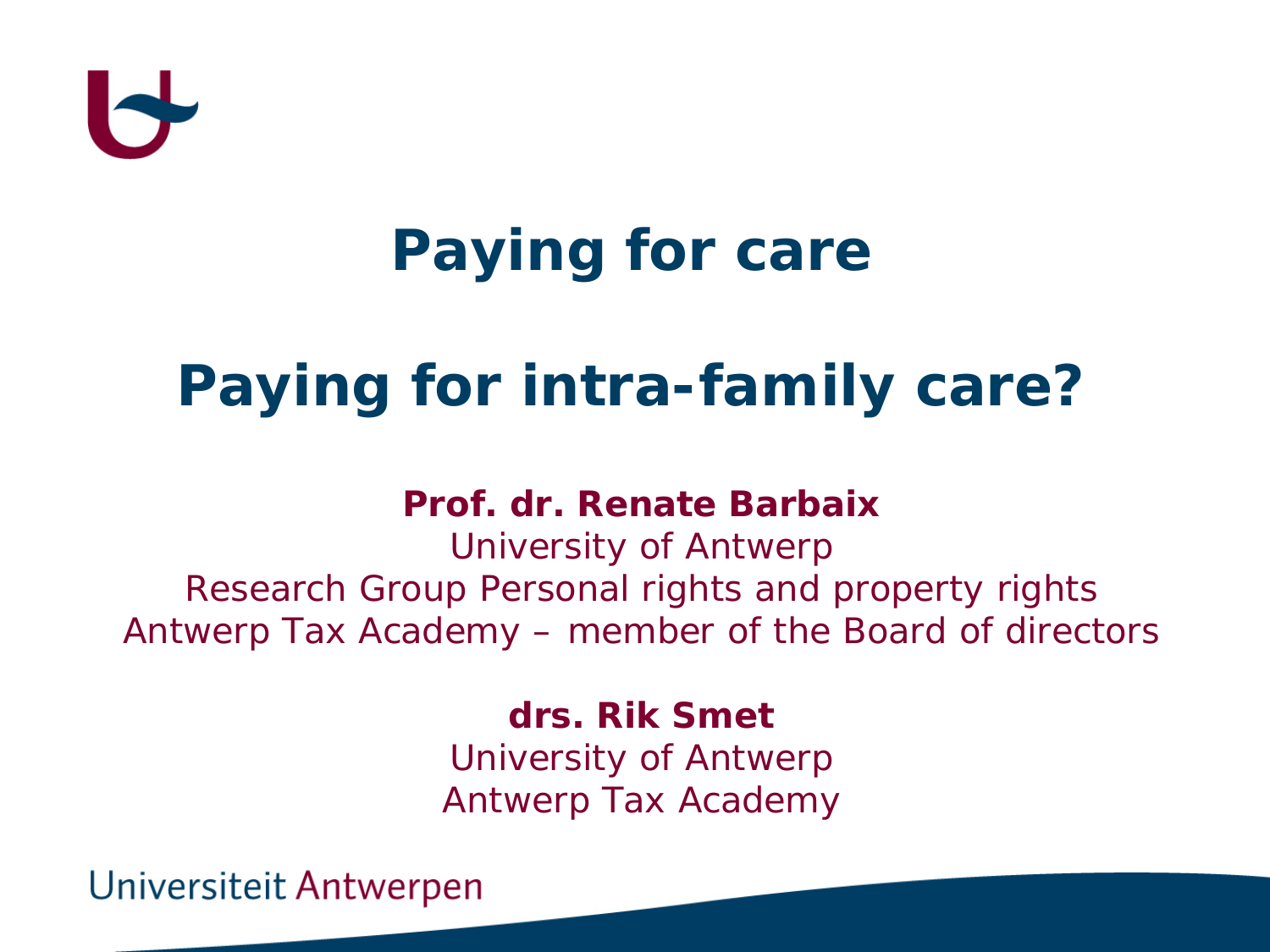

### Introduction

- Allocation of care: State, market, family
- Research question: complications of payment of care in case of informal intra-family care, with regard to inheritance law and tax law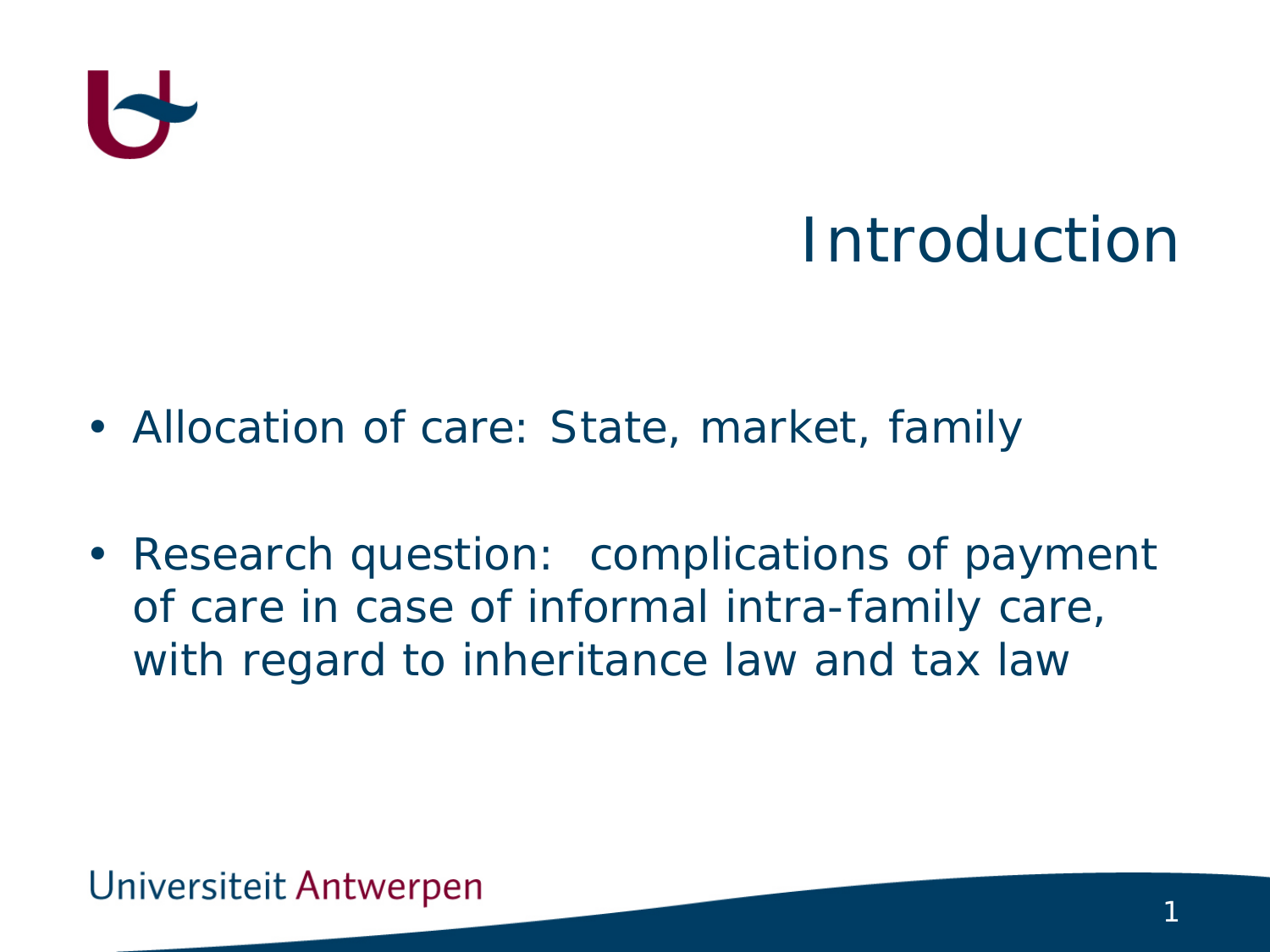

# Payment for care

- Payment by
	- (State)
	- (family)
	- Care recipient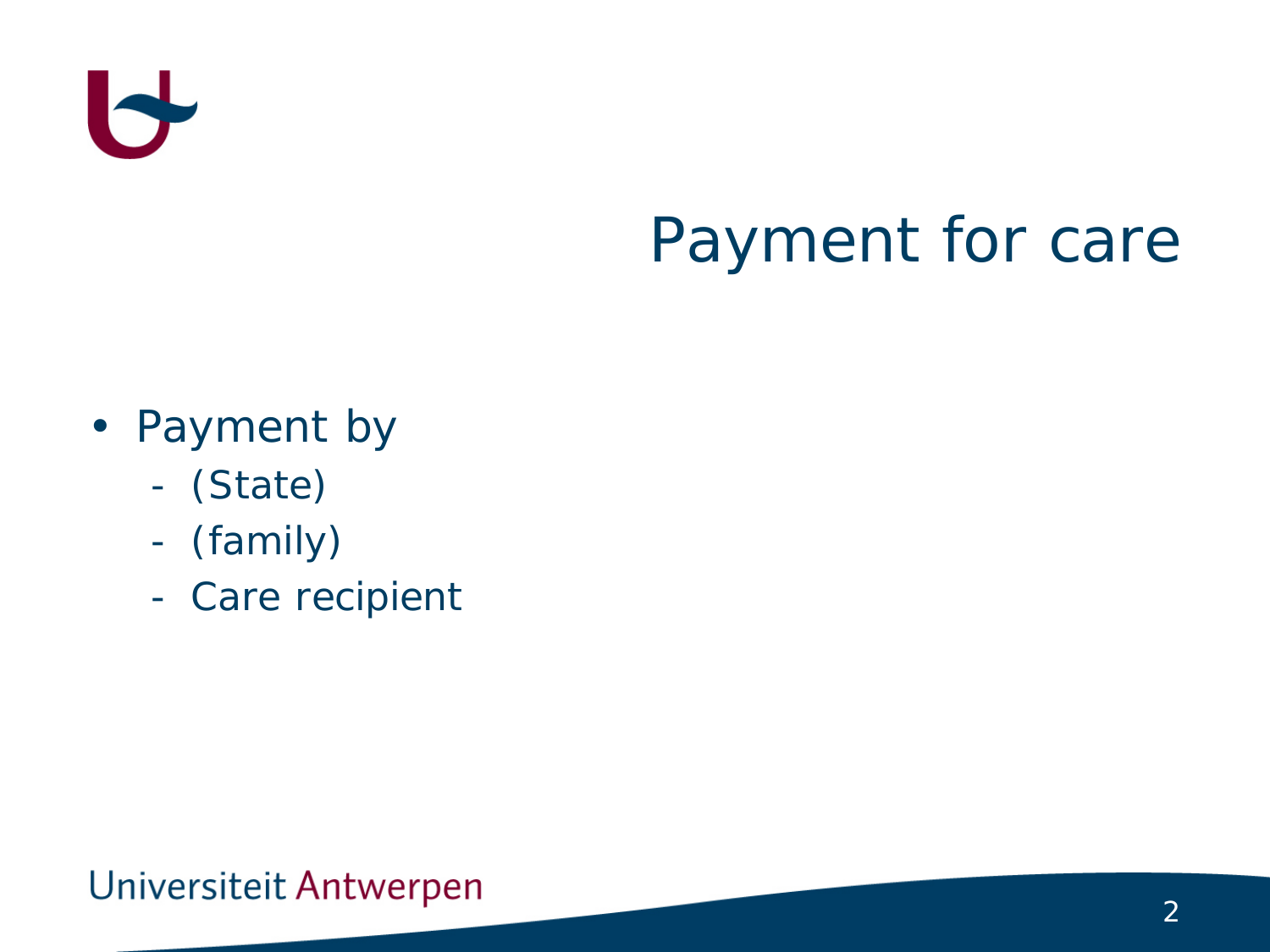

# Payment for care

#### • Payment

- Care agreement
	- Periodical payments
	- Lump sum
- Through 'gifts' (donations inter vivos or bequeath)
- Payment
	- Compensation
	- Reward (or remuneration)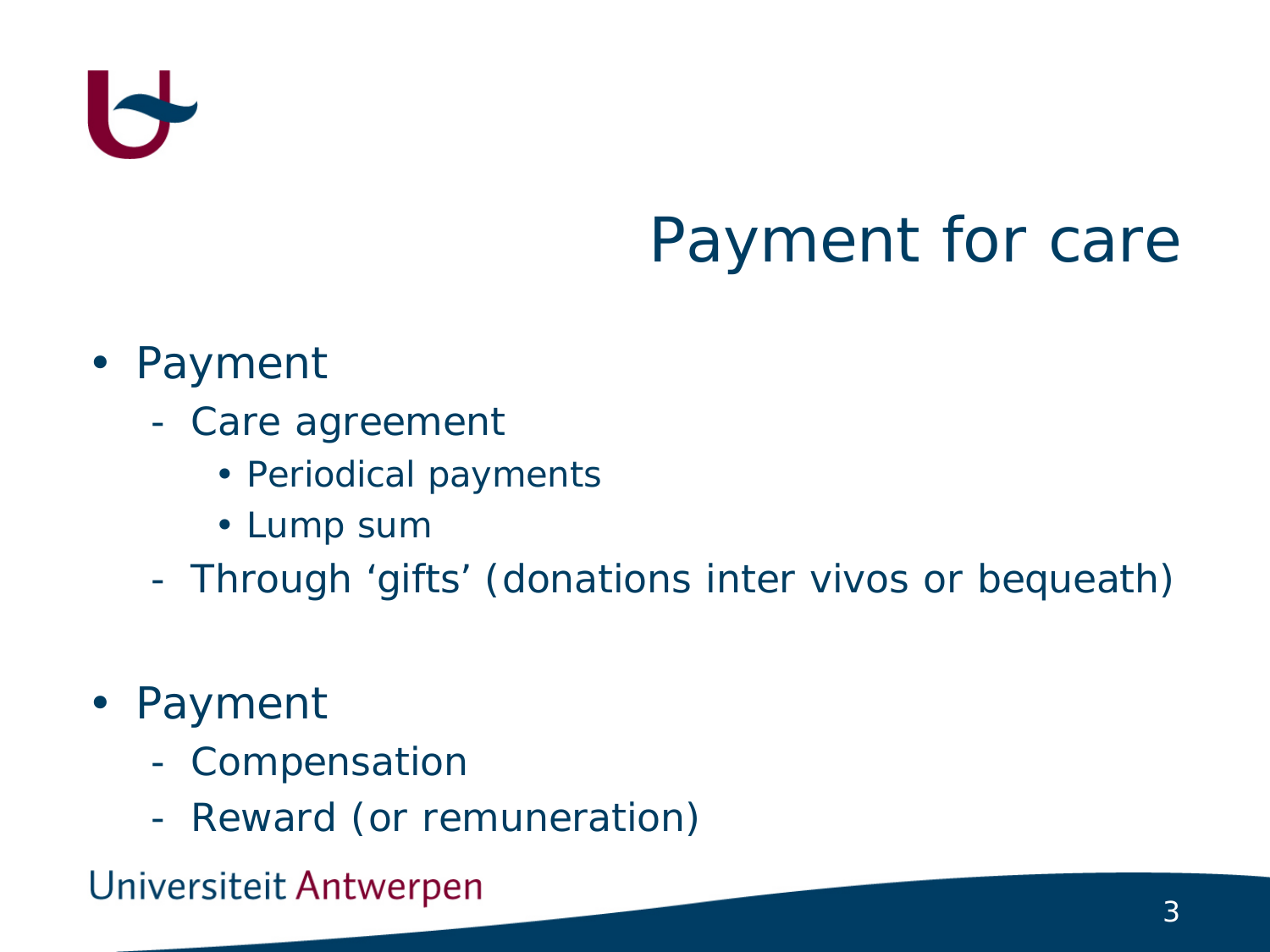

### Inheritance law

- Does the payment need to be taken into account in the liquidation of the succession?
- Why (not)?:
	- forced heirship rights ( = restrictions of freedom of disposition)
	- Inheritance contracts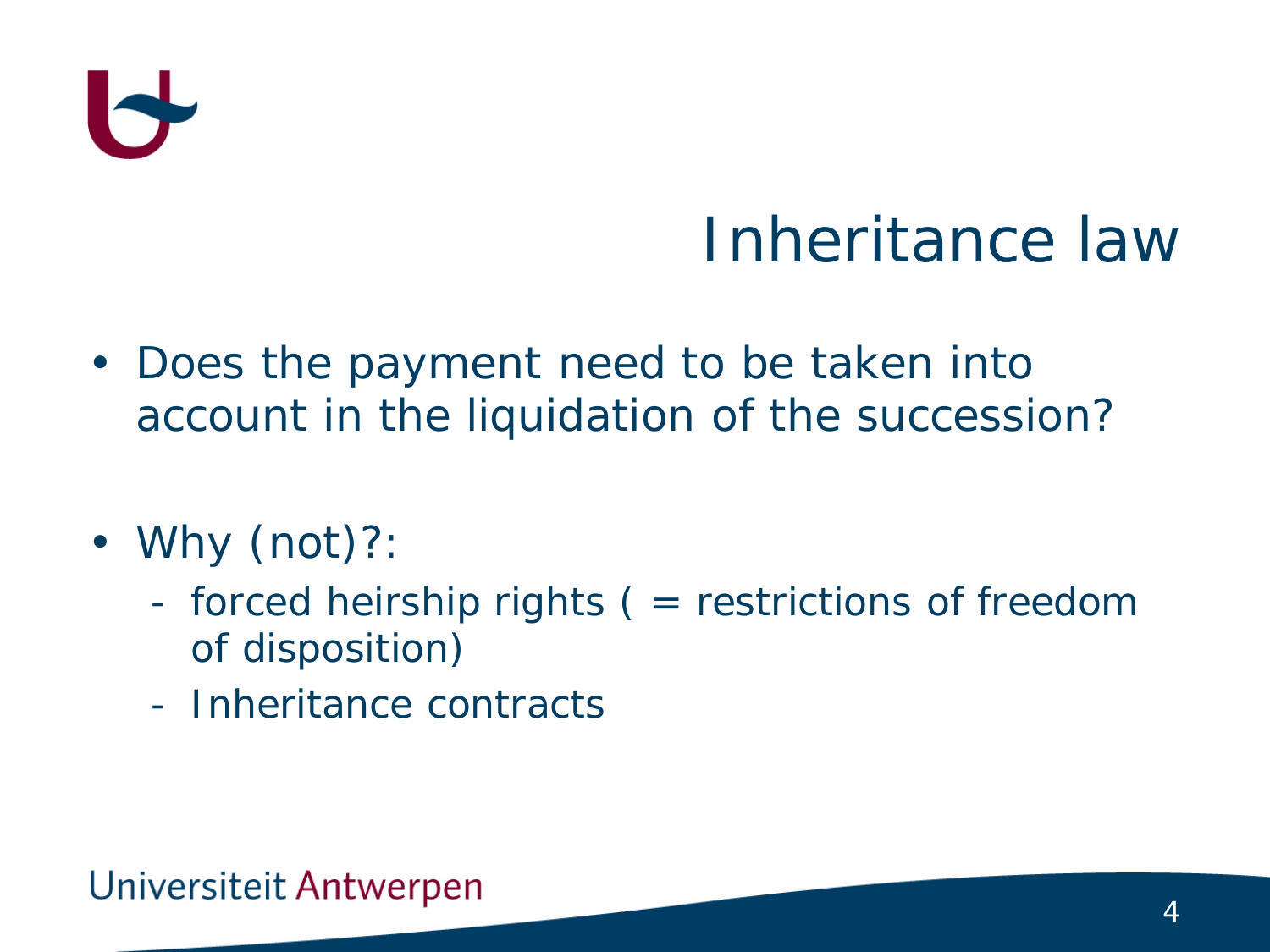

# Inheritance law

- Is the "payment" a gift?
	- Constructive elements of a gift: material and intentional
		- Material: is there an enrichment?
		- Intentional: is there an intention to give? (animus donandi)
	- Depends on:
		- Care provided (intensity, duration): proportionality
		- Care recipient's estate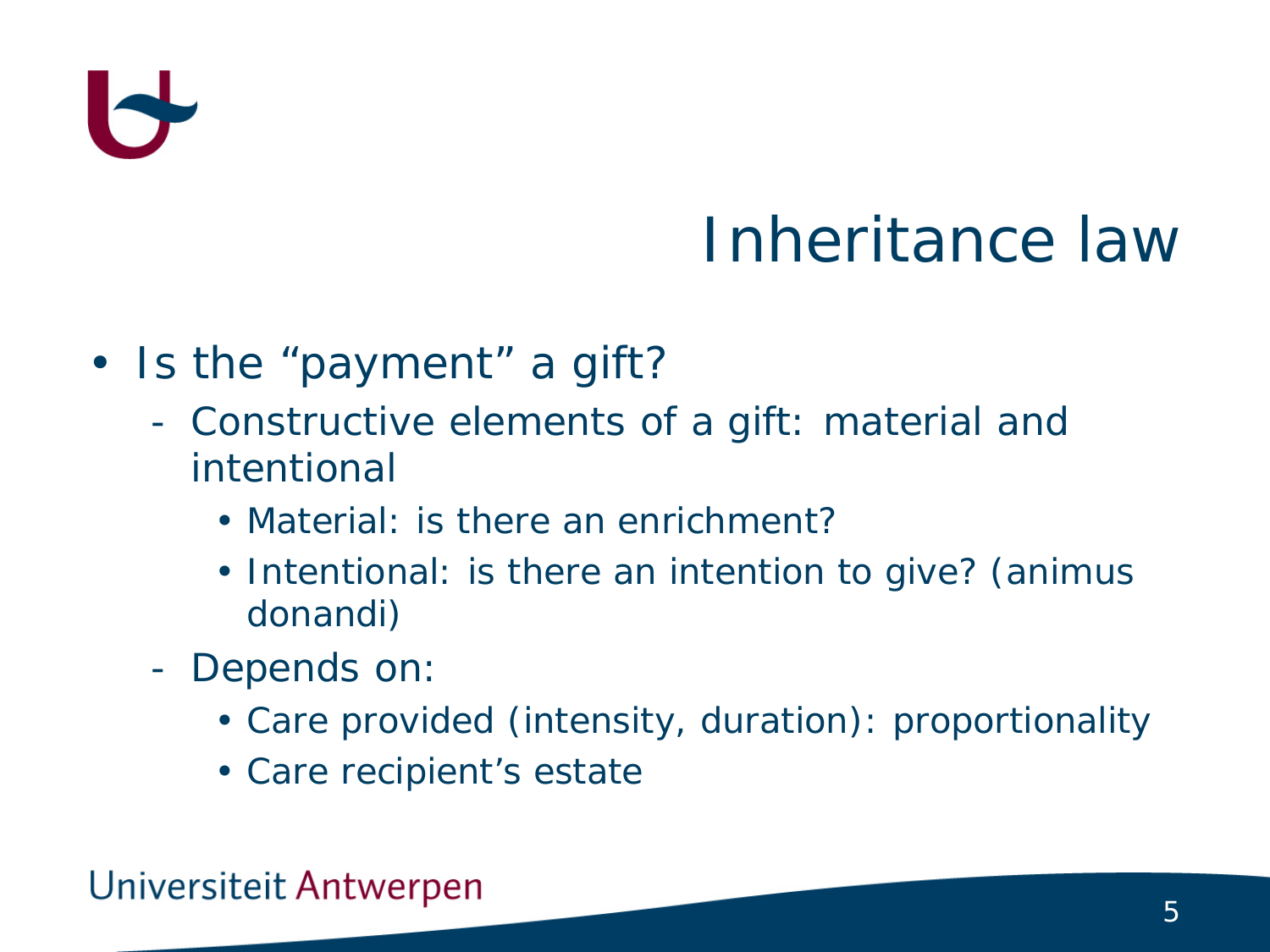

- In principle synthetic tax system
	- Income from immovable property
	- Income from movable property
	- Professional income
	- Miscellaneous income
- In reality large differences in tax burden between categories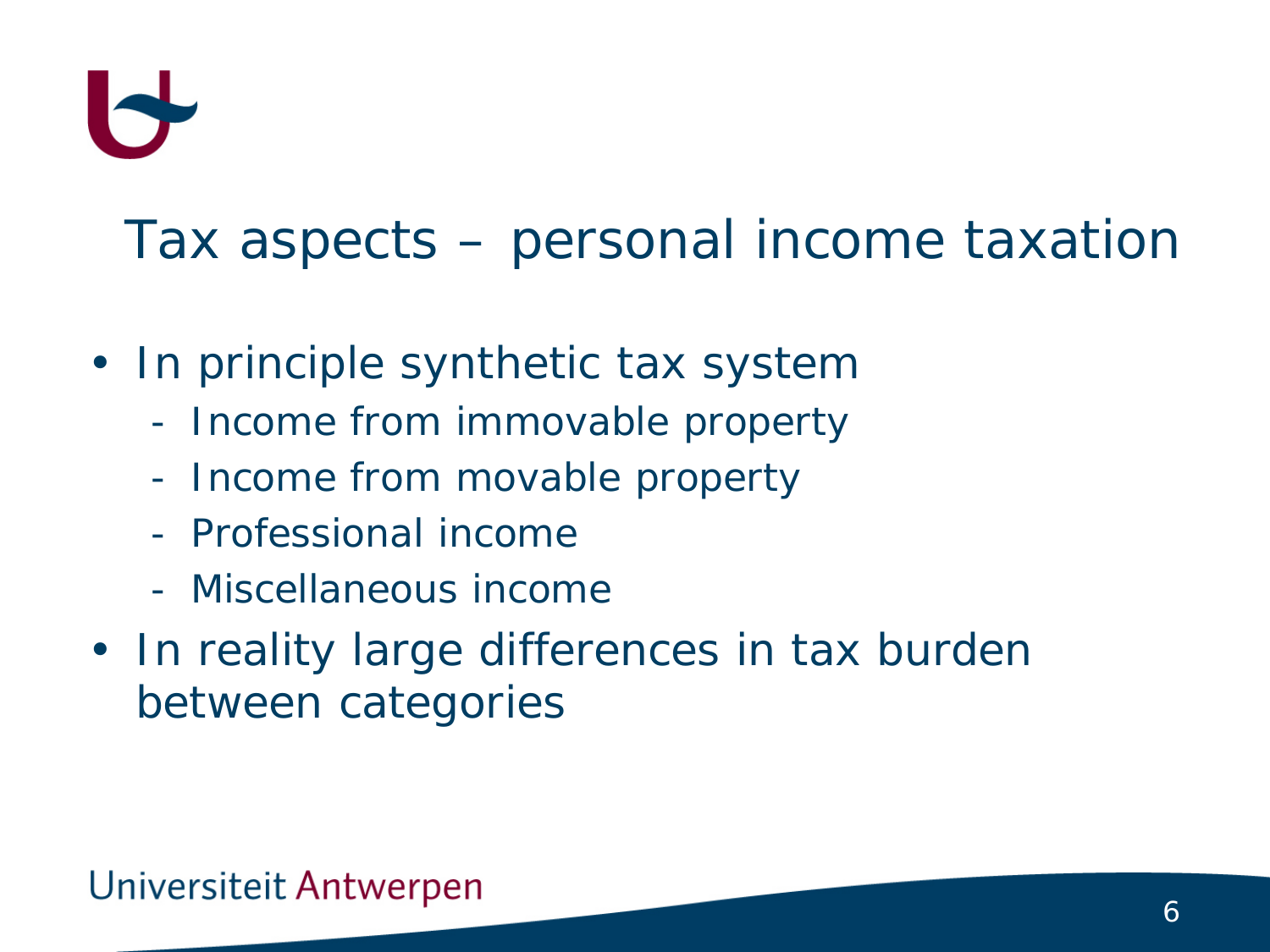

- Semi-agoral labour
	- Professional? (profit seeking?)
	- No general exemption
- Fully taxable
	- Progressive rates
	- Social security contributions
	- Net income basis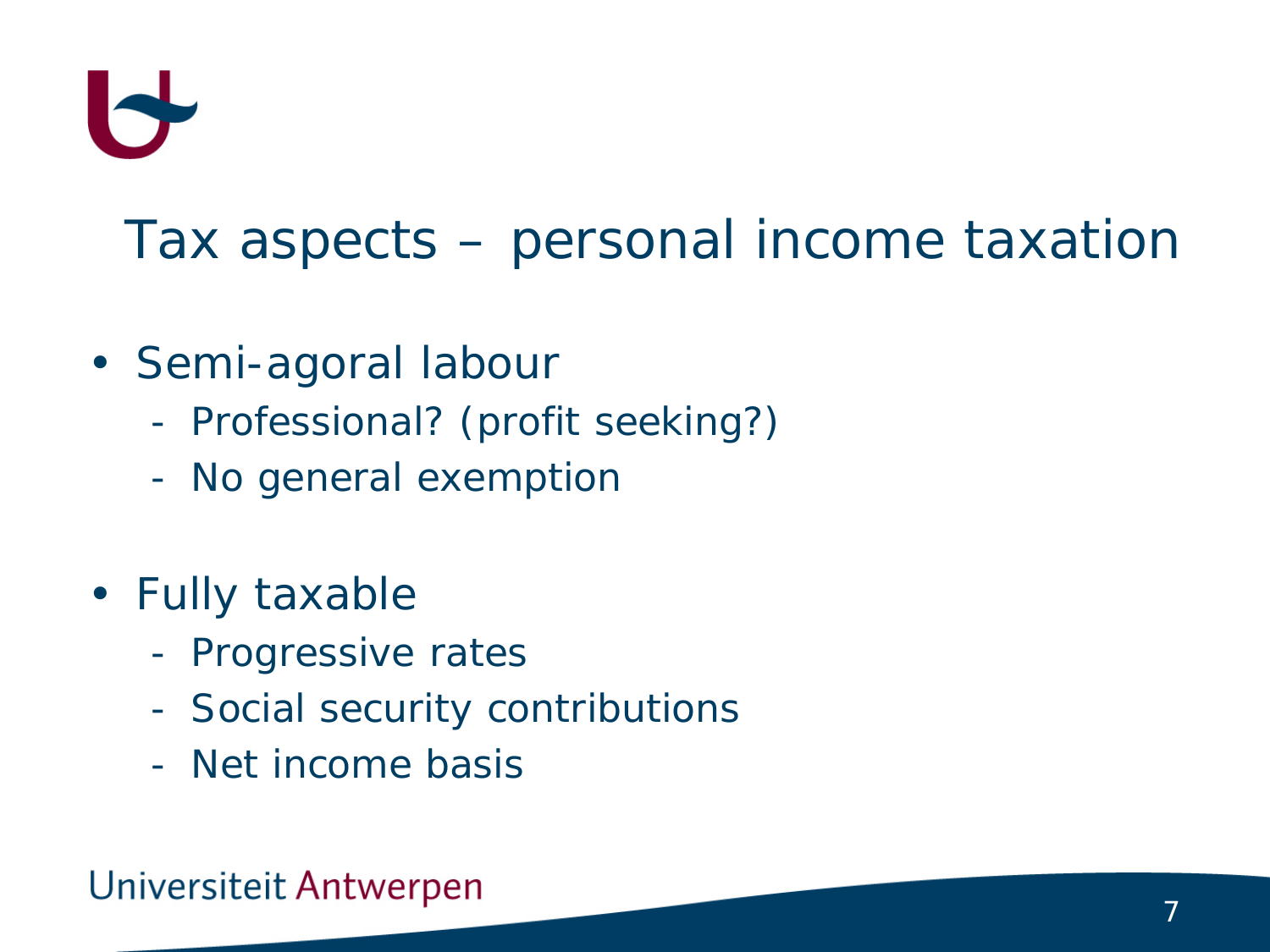

- Leniency towards "volunteers"
	- Circular letter from tax authorities
	- Limited leniency: e.g. institutionalised volunteer work
- *Informal* caregiver is no "volunteer"
	- Fully taxable on net income basis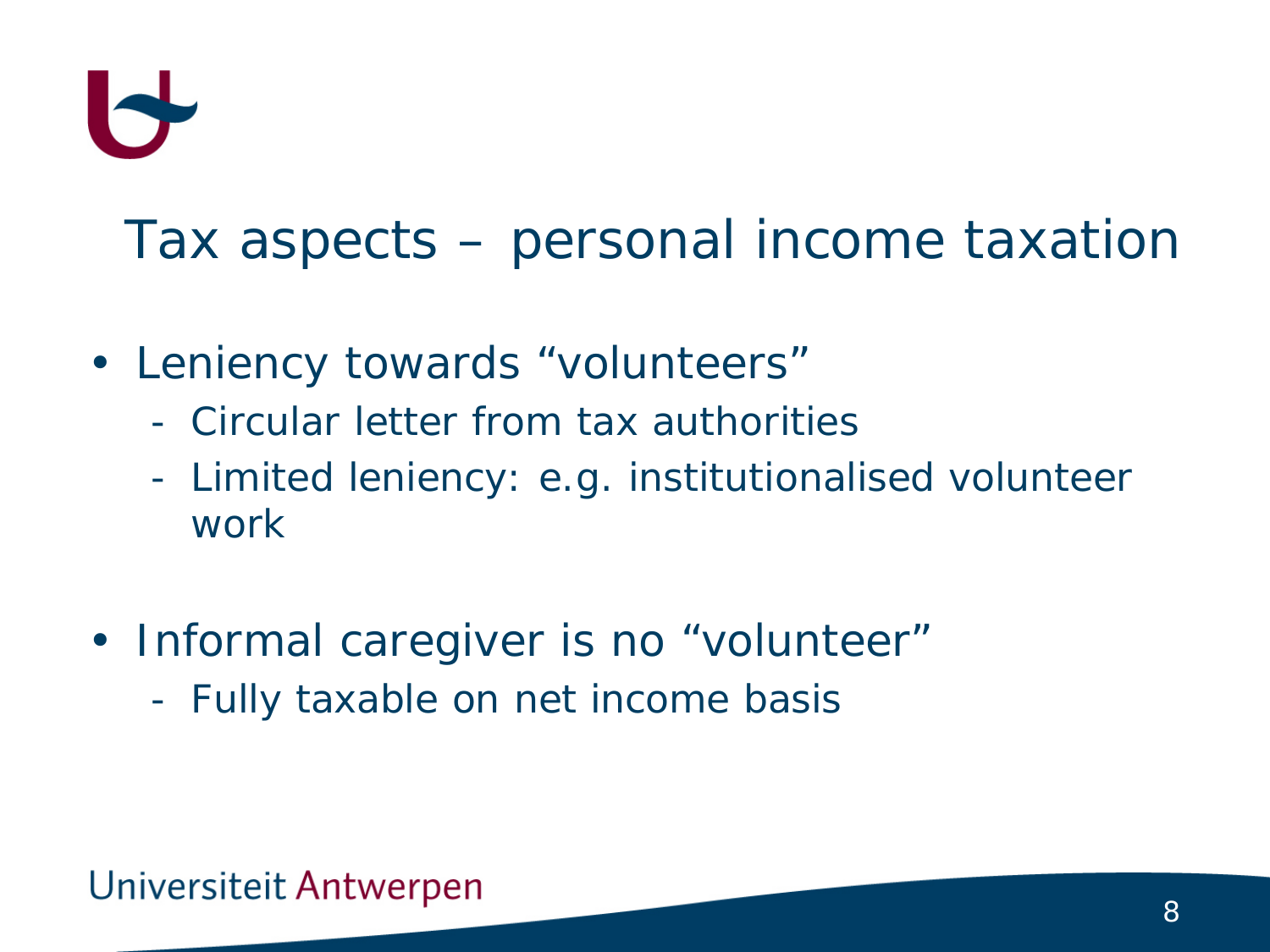

- Miscellaneous income
	- No professional activity
	- Catch all provision
	- Fixed rate: 33%
	- Net income basis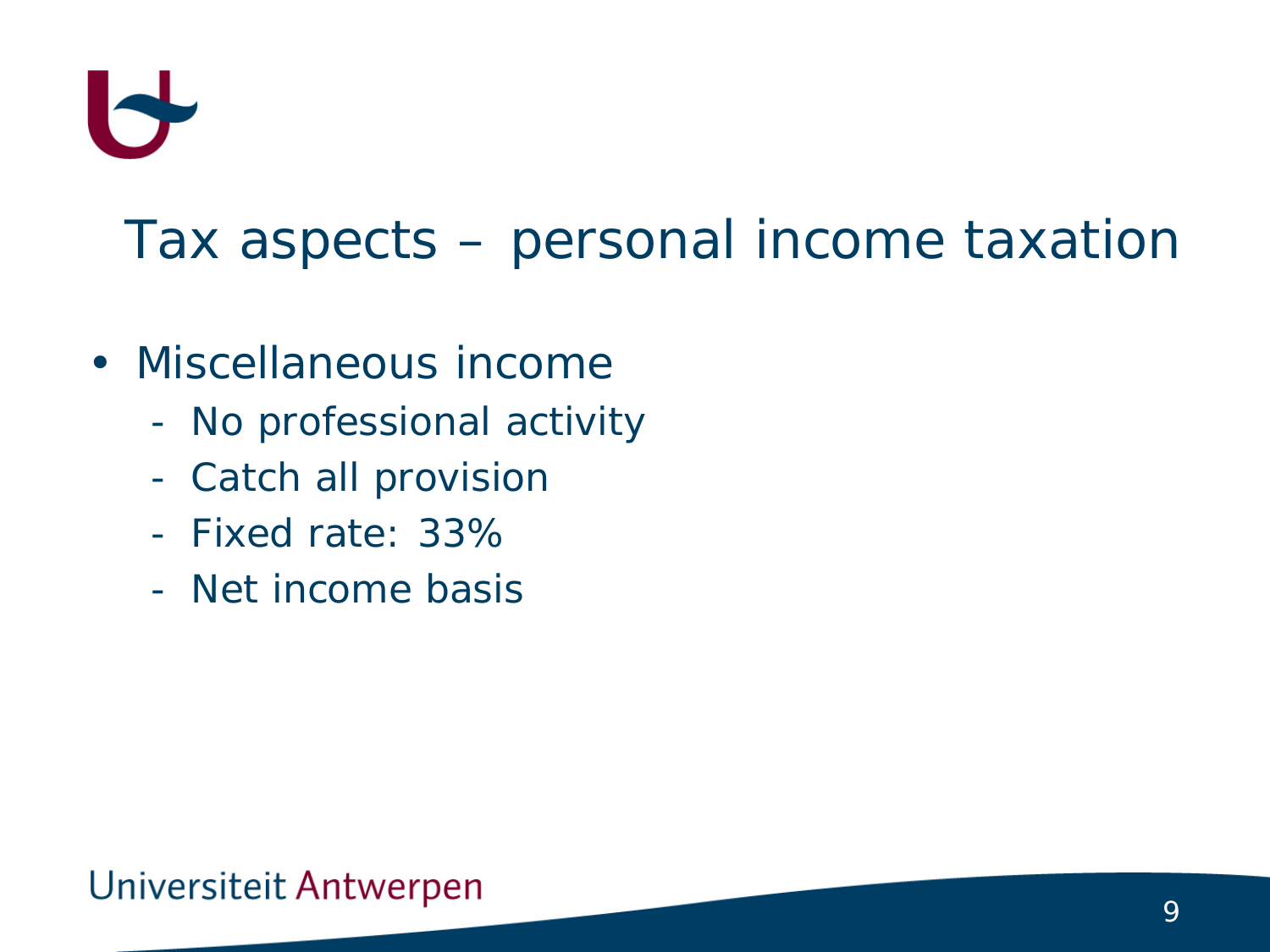

- Periodical vs. unique payment
	- Professional income: progressive tax rates Sometimes average tax rate previous year
	- Miscellaneous income: 33%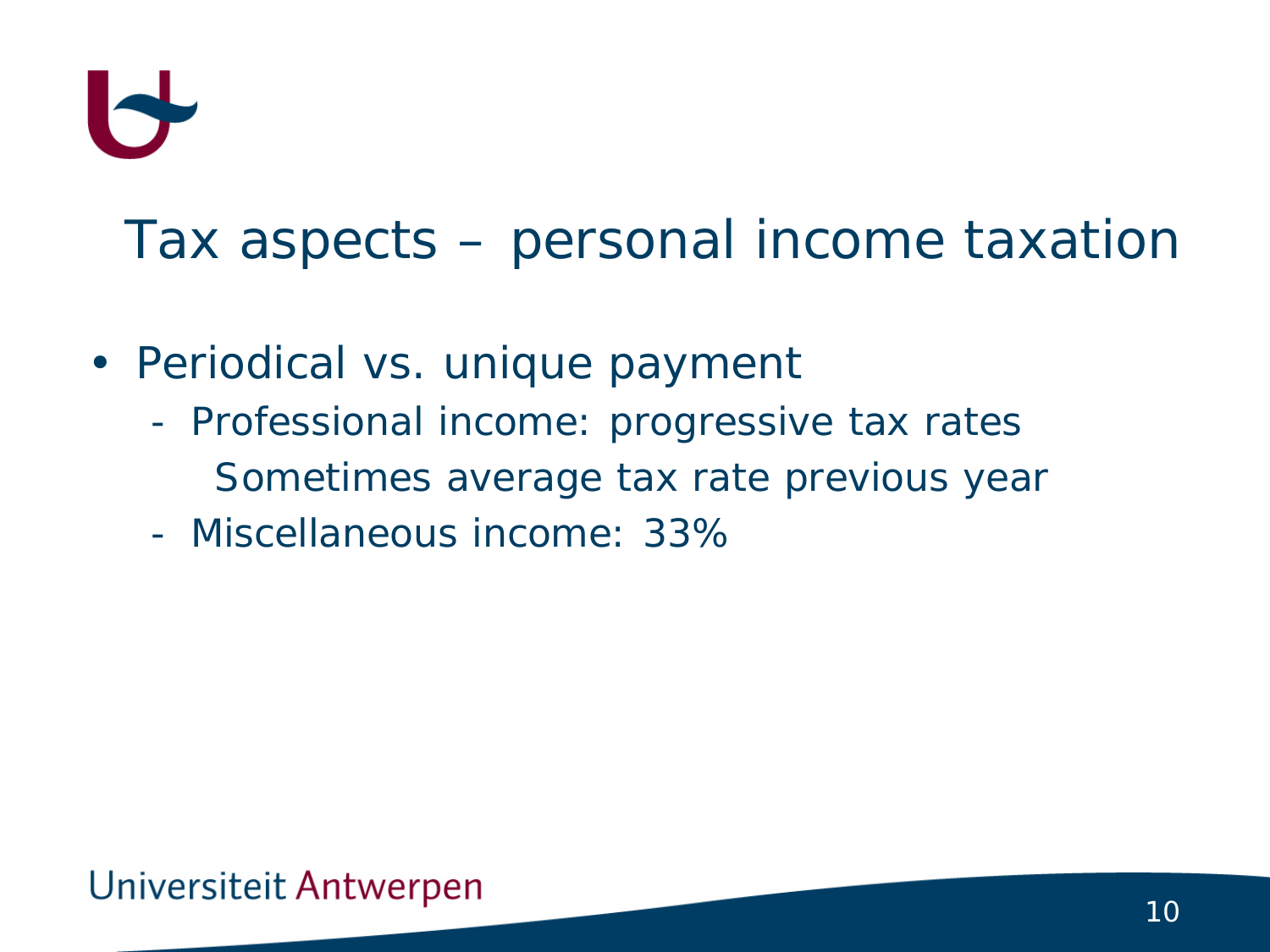

# Conclusion